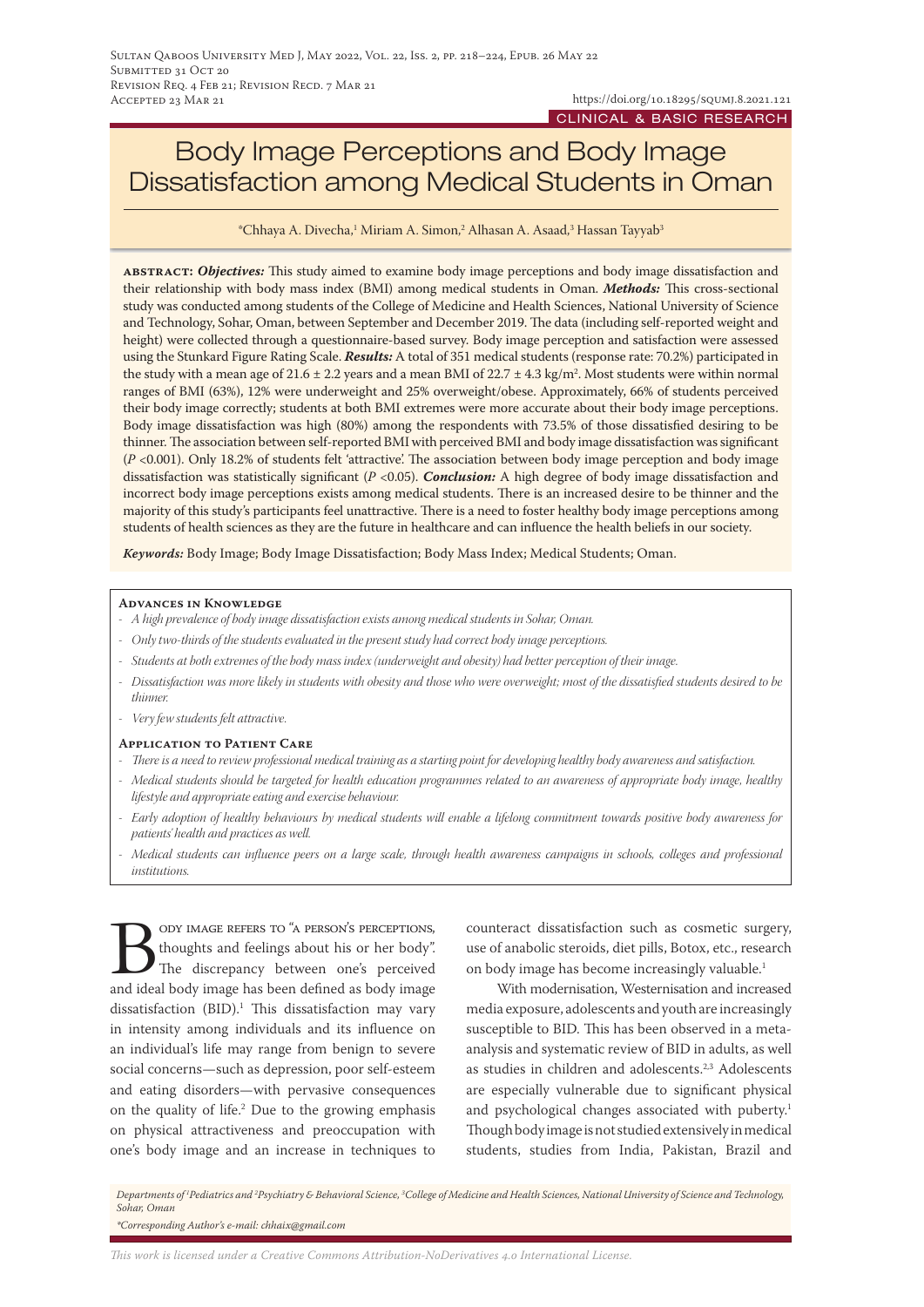Iran have revealed high prevalence of incorrect body size/body image perceptions (BIP) and BID among their medical and health science students  $(33-65\%)$ .<sup>4-9</sup>

Obesity has reached epidemic proportions throughout the globe and has also impacted people in Arabic-speaking countries. The prevalence of obesity in children and adolescents in these higher-income, oilproducing countries ranges from 5% to 14% in males and from 3% to 18% in females.10 Body dissatisfaction has been reported to be higher in individuals with obesity.2 Thus, BID is not only a disorder of Western culture but has also been observed in Middle Eastern Arab countries. The increase in body weight concerns and dissatisfaction among adolescents and university students has been noted in Egypt, United Arab Emirates, Bahrain, Jordan, Oman and Syria.11–13

Oman is a developing, rapidly acculturating country with both traditional and Western values. The overall incidence of obesity among children and adolescents has been found to be 13%, with increased risk of developing BID.14 Studies focusing on BIPs and its relation to body weight, especially in medical students are lacking in Oman and other Middle Eastern countries. To bridge this gap, the authors planned to study the magnitude of BID among medical students, note their BIP and study its relationship with actual body mass index (BMI) values.

## Methods

This cross-sectional study was conducted in the College of Medicine and Health Sciences, National University of Science and Technology, Sohar, Oman, between September and December 2019.

Undergraduate medical students from year 1 to year 6 were enrolled for the study. Students were further grouped based on their medical and clinical exposure as pre-medical (years 1 and 2), pre-clinical (years 3 and 4) and clinical (years 5 and 6). All students who gave consent to participate were eligible and were enrolled based on convenience sampling. The survey was conducted using an English-language questionnaire that was administered to the students during breaks between classes. Oral instructions and clarifications for the questionnaire and its contents were provided by medical students trained to facilitate the research study.

BIP was measured using the Figure Rating Scale (FRS), adapted from Stunkard *et al*. 15 FRS has good overall validity and test-retest reliability based on previous research.15,16 Participants had to choose a male or female silhouette that matched their body, depending upon their gender; there were nine silhouettes ranging from very skinny (1) to very obese

**Table 1:** Characteristics of the medical students participating in this study  $(N = 351)$ 

| <b>Study variable</b>                       | $n(\%)$      |
|---------------------------------------------|--------------|
| Mean age in years + SD                      | $21.6 + 2.2$ |
| Gender                                      |              |
| Female                                      | 308 (88)     |
| Male                                        | 43 (12)      |
| Year of study                               |              |
| Pre-medical (years $1-2$ )                  | 129 (27)     |
| Pre-clinical (years 3-4)                    | 112 (32)     |
| Clinical (years 5–6)                        | 110(31)      |
| BMI (WHO classification) in $\text{kg/m}^2$ |              |
| Underweight                                 | 42(12)       |
| Normal                                      | 221 (63)     |
| Overweight                                  | 63 (17.9)    |
| Obese                                       | 25(7.1)      |
| <b>Perceived BMI classification</b>         |              |
| Underweight                                 | 66 (18.8)    |
| Normal                                      | 182 (51.9)   |
| Overweight                                  | 52(14.8)     |
| Obese                                       | 51 (14.5)    |
| Ideal/desired BMI classification            |              |
| Underweight                                 | 69 (19.6)    |
| Normal                                      | 272 (77.5)   |
| Overweight                                  | 8(2.3)       |
| Obese                                       | 2(0.6)       |
| Attractiveness image                        |              |
| Underweight                                 | 32(9.1)      |
| Normal                                      | 273 (77.8)   |
| Overweight                                  | 43 (12.3)    |
| Obese                                       | 3(0.8)       |

*SD = standard deviation; BMI = body mass index; WHO = World Health Organization.*

(9). They had to choose their perceived body image (i.e. how they saw themselves), their ideal body image (i.e. how they wanted to look) and which image they thought their opposite gender peers found attractive (attractiveness image). BMI was calculated from self-reported body weight and height values of each student.4,17,18 BMI was further classified using the World Health Organization criteria into four weight status categories: (1) underweight with BMI <18.5 kg/m<sup>2</sup>; (2) normal weight with BMI 18.5–24.9 kg/m<sup>2</sup>; (3) overweight with BMI  $25-29.9$  kg/m<sup>2</sup>; (4) obese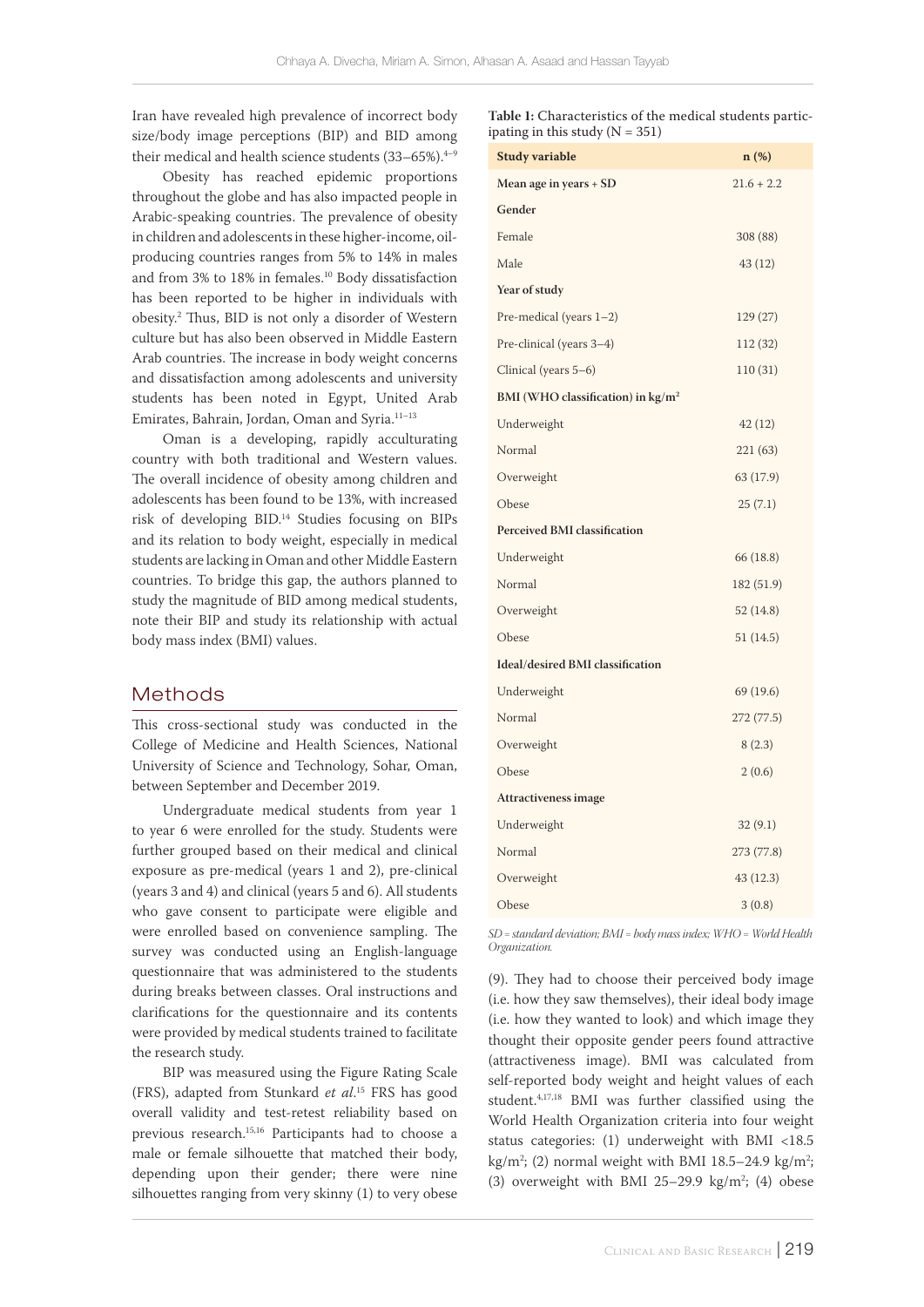| Table 2: Distribution of perceived BMI in relation to self-reported BMI among the medical students participating in |  |
|---------------------------------------------------------------------------------------------------------------------|--|
| this study ( $N = 351$ )                                                                                            |  |

| Self-reported<br><b>BMI</b><br>classification |              |               | <b>Perceived BMI classification</b> | Students who | Significance*                                |               |
|-----------------------------------------------|--------------|---------------|-------------------------------------|--------------|----------------------------------------------|---------------|
|                                               | Underweight  | <b>Normal</b> | Overweight                          | <b>Obese</b> | correctly perceived<br><b>BMI</b> in percent |               |
| Underweight                                   | 33           | 9             | $\Omega$                            | $\Omega$     | 78.6                                         | P < 0.001     |
| Normal                                        | 33           | 152           | 25                                  | 11           | 68.8                                         | $x^2 = 293.9$ |
| Overweight                                    | $\mathbf{0}$ | 19            | 26                                  | 18           | 41.3                                         | $df = 9$      |
| Obese                                         | $\mathbf{0}$ | 2             |                                     | 22           | 88                                           |               |
| Total                                         | 66           | 182           | 52                                  | 51           | 66.4                                         |               |

*BMI = body mass index; df = degrees of freedom.*

*\*Pearson Chi-squared test with significance (two-sided).*

**Table 3:** Distribution of body image dissatisfaction (perceived image - ideal image) in relation to self-reported BMI among the medical students participating in this study ( $N = 351$ )

| Self-reported                | BID ( <i>i.e.</i> perceived image - ideal image) |                |                |                |                |              |                |                |              |                |                                    | Significance* |
|------------------------------|--------------------------------------------------|----------------|----------------|----------------|----------------|--------------|----------------|----------------|--------------|----------------|------------------------------------|---------------|
| <b>BMI</b><br>classification | $-3$                                             | $-2$           | $-1$           | $\overline{0}$ | 1              | 2            | 3              | $\overline{4}$ | 5            | 6              | Dissatisfied<br>students<br>in $%$ |               |
| Underweight                  | $\mathbf{1}$                                     | 13             | 21             | 5              | $\overline{1}$ |              | $\mathbf{0}$   | $\overline{0}$ | $\Omega$     | $\overline{0}$ | 88.1                               | P < 0.001     |
| Normal                       | $\mathbf{1}$                                     | $7^{\circ}$    | 31             | 61             | 86             | 23           | $\overline{7}$ | 3              | $\mathbf{0}$ | 2              | 72.4                               | $x^2 = 251.7$ |
| Overweight                   | $\mathbf{0}$                                     | $\overline{0}$ | $\overline{0}$ | 2              | 21             | 28           | 9              | 3              | $\Omega$     | $\overline{0}$ | 96.8                               | $df = 27$     |
| Obese                        | $\mathbf{0}$                                     | $\mathbf{0}$   | $\overline{0}$ | $\mathbf{0}$   | 3              | 10           | 6              | $\overline{4}$ |              | $\mathbf{1}$   | 100                                |               |
| Total in n (%)               | $\overline{2}$<br>(0.6)                          | 20<br>(5.7)    | 52<br>(14.8)   | 68<br>(19.4)   | 111<br>(31.6)  | 62<br>(17.7) | 22<br>(6.3)    | 10<br>(2.8)    | (0.3)        | 3<br>(0.8)     | 283<br>(80.6)                      |               |

*BMI = body mass index; BID = body image dissatisfaction; df = degrees of freedom. \*Pearson Chi-Squared test with significance (two-sided).*

**Table 4:** Distribution of attractiveness index (perceived image - attractiveness image) among medical students participating in this study  $(N = 351)$ 

| Attractiveness Index (perceived image - attractiveness image) |       |       |               |              |              |              |              |             |     |               |              |       |
|---------------------------------------------------------------|-------|-------|---------------|--------------|--------------|--------------|--------------|-------------|-----|---------------|--------------|-------|
|                                                               | $-4$  | -3    | $-2$          | $-1$         | $\mathbf{0}$ |              | 2            | 3           | 4   | $\mathcal{D}$ | $\mathbf{p}$ |       |
| n<br>(%)                                                      | (0.3) | (2.6) | -47<br>(13.4) | 72<br>(20.5) | 64<br>(18.2) | 81<br>(23.1) | 44<br>(12.5) | 20<br>(5.7) | (2) | (0.8)         | (0.6)        | (0.3) |

**Table 5:** Association between body image perception and body image dissatisfaction among medical students participating in this study (N = 351)

| <b>BID</b>   | $n$ (%)                                                           |            |           |           |             |  |  |  |  |  |
|--------------|-------------------------------------------------------------------|------------|-----------|-----------|-------------|--|--|--|--|--|
|              | <b>Body</b> image perception                                      |            |           |           |             |  |  |  |  |  |
|              | Total<br>Underestimate<br>Correct estimate<br><b>Overestimate</b> |            |           |           |             |  |  |  |  |  |
| Satisfied    | 13(19.1)                                                          | 50(73.5)   | 5(7.4)    | 68 (19.4) | $P = 0.038$ |  |  |  |  |  |
| Dissatisfied | 42(14.8)                                                          | 183 (64.7) | 58 (20.5) | 283(80.6) | $x^2 = 6.5$ |  |  |  |  |  |
| Total        | 55(15.7)                                                          | 233(66.4)  | 63 (17.9) | 351       | $df = 2$    |  |  |  |  |  |

*BID = body image dissatisfaction; df = degrees of freedom.*

*\*Pearson Chi-Squared test with significance (two-sided).*

(including extremely obese) with BMI >30 kg/m<sup>2</sup>.<sup>19</sup> The silhouettes were grouped into the same categories with: (1) underweight = figures 1 and 2; (2) normal weight = figures 3 and 4; (3) overweight = figure 5; (4)

obese (including extremely obese) = figures 6, 7, 8 and 9. Thus, the corresponding perceived BMI and ideal BMI were obtained from the figure scale.<sup>17</sup>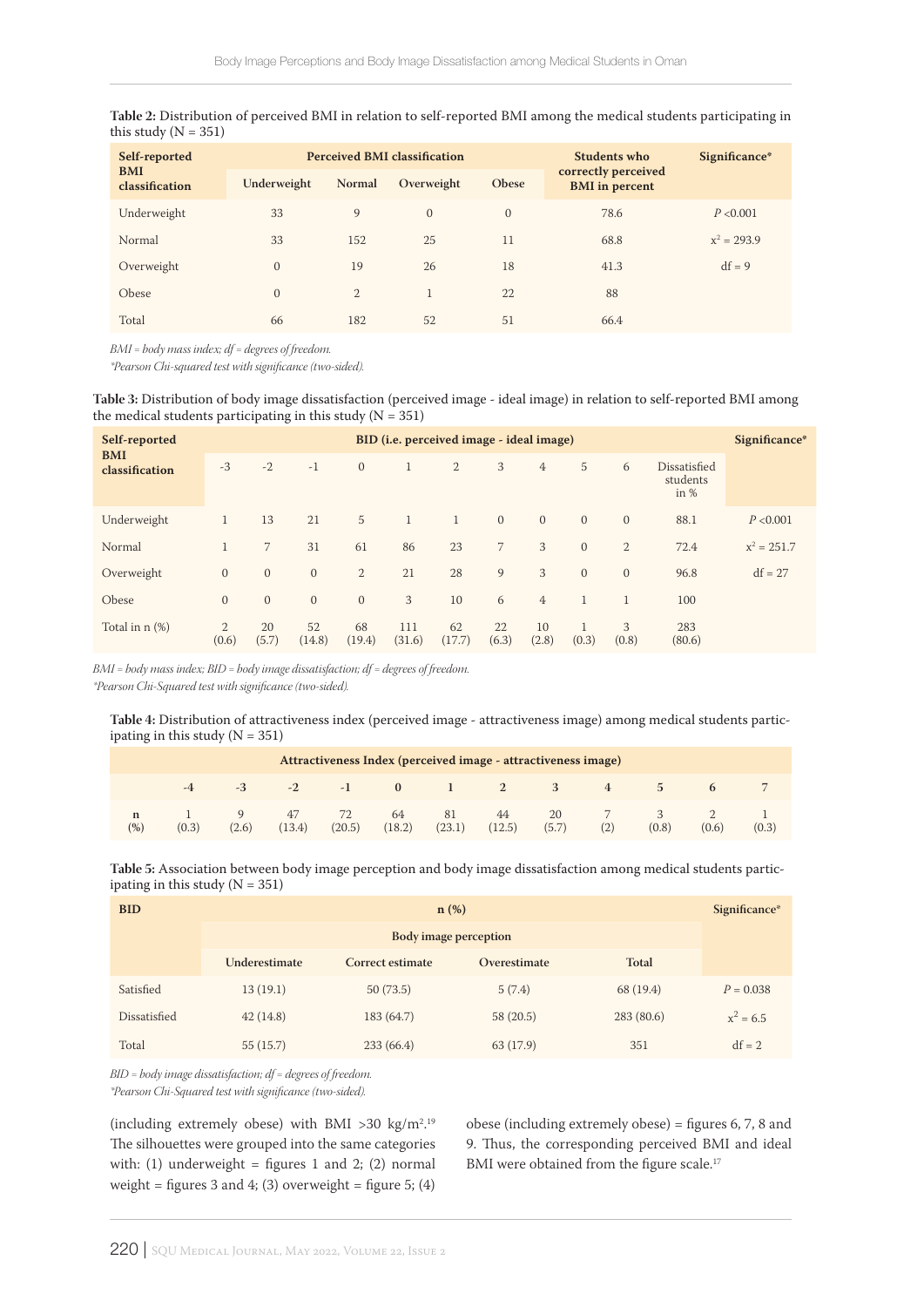The self-reported BMI (or 'actual BMI') and 'perceived BMI' (inferred from the silhouettes) were compared to obtain BIP. The 'perceived' and 'ideal' choices were compared; those who chose the same silhouette were satisfied while those who chose different silhouettes were dissatisfied.<sup>20</sup>

The data were analysed using the Statistical Package for Social Sciences (SPSS), Version 22 (IBM Corp., Chicago, Illinois, USA). Descriptive analysis was used to analyse demographic data and students' BIP and BID. Inferential statistical procedures (Chisquared test) were employed to test hypotheses exploring associations among variables.

This study was conducted after institutional ethics committee approval (Register No. CMHS/ REC/020/18/C).

## **Results**

A total of 500 students were potentially eligible and administered the questionnaires, of which 351 (response rate: 70.2%) students gave consent and participated in the study. There was almost equal representation from the pre-medical ( $n = 129, 36.8\%$ ), pre-clinical ( $n = 112, 31.9%$ ) and clinical groups ( $n =$ 110, 31.3%). The mean age of the students was 21.6 ± 2.2 years and the majority were female (88%). The mean self-reported BMI of participants was  $22.7 \pm 4.3$  $\text{kg/m}^2$ .

Approximately 50% of students perceived their body image as normal, while 29.3% felt that they were overweight or obese [Table 1]. Students perceiving themselves as obese (14.5%), were twice the actual 'obese' students (7.1%). Based on ideal body image, 77.5% aspired to have a normal BMI, while 19.6% wished to be underweight. On enquiring about their impression of attractiveness (by opposite gender), the majority (77.8%) chose images corresponding to normal BMI, while 13% felt appearing heavier (overweight/obese) would make them attractive [Table 1].

BIP is how accurately one identifies their body image in relation to their actual BMI. Approximately 66.4% of students perceived their BMI category correctly [Table 2]. There was a significant association between perceived BMI and self-reported BMI (*P* <0.001); students at BMI extremes (underweight and obese) were more likely to correctly perceive their body size.

A total of 19.4% of students chose similar silhouettes for perceived and ideal image (zero discrepancy) and were thus 'satisfied'; the remaining (80.6%) chose different silhouettes and were thus 'dissatisfied'. Of the satisfied students, 89.7% had

normal BMI. Students choosing a 'smaller' ideal image as compared to perceived image (59.5%) were approximately three times those desiring a 'larger' ideal silhouette (21.1%). Of those with normal BMI, 72.4% were 'dissatisfied'. The relation between actual BMI and body satisfaction was statistically significant (*P* <0.001). Obese students were four times more likely than underweight students to develop BID (odds ratio = 4.122, 95% confidence interval = 0.76–22.33; *P*  $< 0.05$ ).

Only 18.2% chose similar silhouettes for both perceived self-image and image perceived as attractive by the opposite gender and thus felt 'attractive' [Table 4]. While 45% of students chose a 'leaner' image (as compared to self-image) to be attractive to the opposite gender, 37% chose a 'heavier' image. There was no association of the attractiveness index with gender.

On applying Pearson's correlation between actual BMI, perceived BMI and ideal BMI (correlation is significant at the 0.01 level [two-tailed]), positive correlation was seen between actual and perceived BMI (0.699) at a significance of <0.0001. Ideal BMI did not correlate with the actual BMI, but correlated with perceived BMI (weak positive correlation of 0.168). Differences between both genders were found to be insignificant on analysing all parameters.

The association between BIP and BID was statistically significant  $(P = 0.038)$  [Table 5]; those who were 'satisfied' were more likely to correctly estimate their body image.

## **Discussion**

This study showed a high prevalence of BID among medical students in Oman. Only 66% of the students had correct BIP. Students at BMI extremes (underweight and obesity) had better perception of their image. Students with obesity and those who were overweight were prone to BID. Most of the 'dissatisfied' students (73.8%) desired to be 'thinner'. Only 18.2% of respondents felt 'attractive'.

There was a dual burden of overweight/obese (25%) and underweight (12%) among the medical students in this study. Incorrect BIP was seen in 33.6%, which was on the lower end of the body size/body weight imperceptions observed in medical and health science students in India, Pakistan and Iran (33–  $65\%$ ).<sup>4–6</sup> The curriculum at the College of Medicine and Health Sciences, National University of Science and Technology, includes Psychology and Behavioural Sciences, which introduces the students to eating disorders and related body image issues. With this kind of knowledge exposure, the authors expected the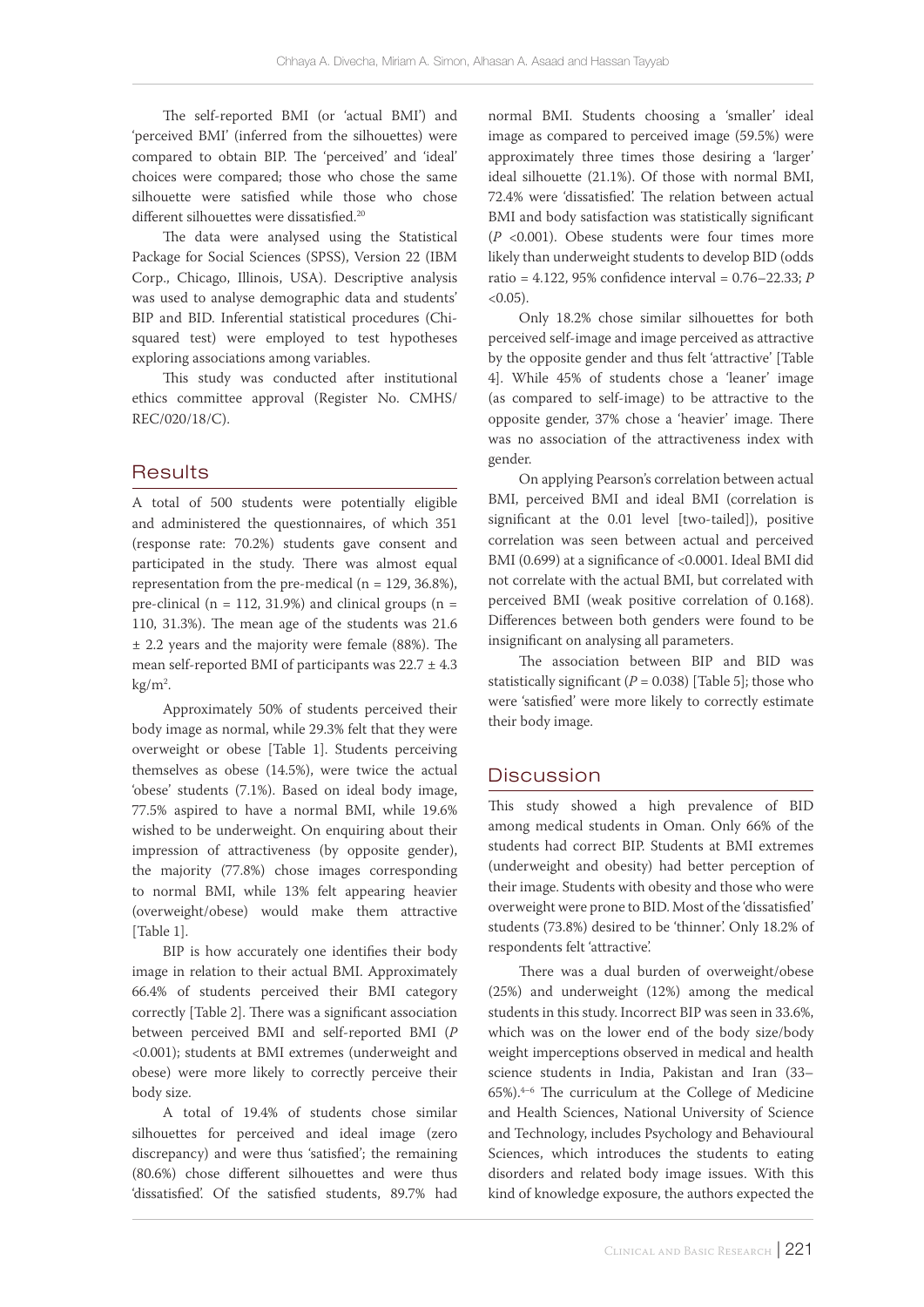medical students in the current study to have healthier and correct BIP; however, only two-thirds estimated their image correctly.

Studies have shown that females and students in private universities are prone to body image misperceptions, as noticed in the present study.16 In a study of Polish pharmacy students, females tended to overestimate their body weight, whereas male students were more inclined to underestimate.<sup>21,17</sup> However, due to disparities in the proportion of males and females in the present study, significances with relation to gender were not observed.

There was a significant association between perceived and self-reported BMI (*P* <0.001); students at the outer ranges of BMI (78% of those who were underweight and 88% of those with obesity) perceived their image accurately. This could be due to the reduced ambiguity at extremes regarding classification of their weight/size group. Priya *et al*. and Vijayalakshmi *et al*. also observed a significant association between BMI and body weight perception among Indian medical students (*P* <0.001).4,7 Vijayalakshmi *et al*. noted that most of their overweight participants perceived their weight status correctly; similar to observations by Jaworowska and Bazylak in Polish pharmacy students.<sup>21</sup>

While proper BIP motivates corrective behaviours, incorrect perceptions lead to unhealthy excesses. Overestimation increases the risk of eating disorders such as anorexia nervosa, especially in those with normal BMI and underweight, whereas underestimation, especially in overweight people, decreases the likelihood of appropriate weight control.<sup>22,23</sup> Students with correct perceptions are also likelier to engage in healthy nutritional behaviours, exercise and healthy sleeping patterns.5 Thus, appropriate BIP is essential for accurate self-appraisal and is more decisive in generating changes in eating behaviours than actual BMI.22

Eighty percent of students chose different images for perceived and ideal choices and were thus 'dissatisfied' with their body image. Studies have shown BID in medical and health sciences students ranging from 33% to 80%.<sup>4,5,7,8,24</sup> This wide disparity could be due to variations in gender recruitment, differences in scales, instruments or questionnaires used to measure satisfaction or different methodologies.4,5,7 Moreover, some studies focused on concepts such as body dysmorphic disorder.8 It was noted that females were 13.5 times likelier than males to be 'dissatisfied', which could also explain the high proportion of dissatisfaction in the present study's predominantly female student population (88%).<sup>24</sup>

In the current study, BID was noted to be significantly associated with BMI. Obesity is known

to be increasingly associated with BID.7 A higher percentage of overweight students and those with obesity were 'dissatisfied' compared to the normal or underweight students, which could be attributed to the social stigma associated with being 'fat'. It was noted that students with obesity were four times more likely to develop BID compared to underweight students. This is similar to a study by Latiff *et al*., who also observed that overweight and obese students were four times more likely to develop BID than normal and underweight students.25

BID was also seen among 72.4% of students with normal BMI. In their study on body image and weight control beliefs among female medical/ nursing students, Rasheed similarly noted that though dissatisfaction was predominant amongst overweight (87.5%) and underweight (63.2%) students, it was also seen in half of the normal weight females  $(P < 0.05)$ .<sup>9</sup>

The number of students who chose a 'leaner' image were thrice that of those who chose a 'heavier' one. Thus, there is an increased desire to be 'thinner'. This desire to be 'thinner', even amongst those with normal BMI was also observed by Rasheed where onethird of the students with normal BMI wished to lose weight.9 In another study by Bosi *et al*., despite 78.7% of students being normal in BMI, 66.5% indicated a desire to lose weight.26 Thus, the desire to be thin appears to be universal. Many studies have also observed an increased desire to lose weight due to BID.5,21

High BID and preference for 'thinness' has also extended to the Arab world. In his comparative study involving university students from five Arab countries (Bahrain, Egypt, Jordan, Oman and Syria), Musaiger found that one-third of the student sample was 'dissatisfied', most preferring a 'thinner' image.<sup>13</sup> In another Iranian study, total prevalence of BID was 51.63%, while 53.5% of all students chose the thinnest image as desirable.<sup>5</sup>

BID has been linked to depression, poor selfesteem and eating disorders.2 Due to statistically significant associations between BMI, desire to lose weight and abnormal signs of eating behaviour, BID may serve as a screening tool to detect the risk of eating disorders.26 In a study by Neumark-Sztainer *et al*., lower body satisfaction predicted higher levels of dieting, unhealthy weight control behaviours, binge eating, smoking, lower levels of physical activity and low fruit and vegetable intake. Thus, lower body satisfaction does not encourage healthy weight management behaviours, but rather predicts the behaviours that could put adolescents at risk for weight gain and poorer overall health.<sup>27</sup>

Approximately 20% of the current students considered themselves 'attractive', i.e. they felt the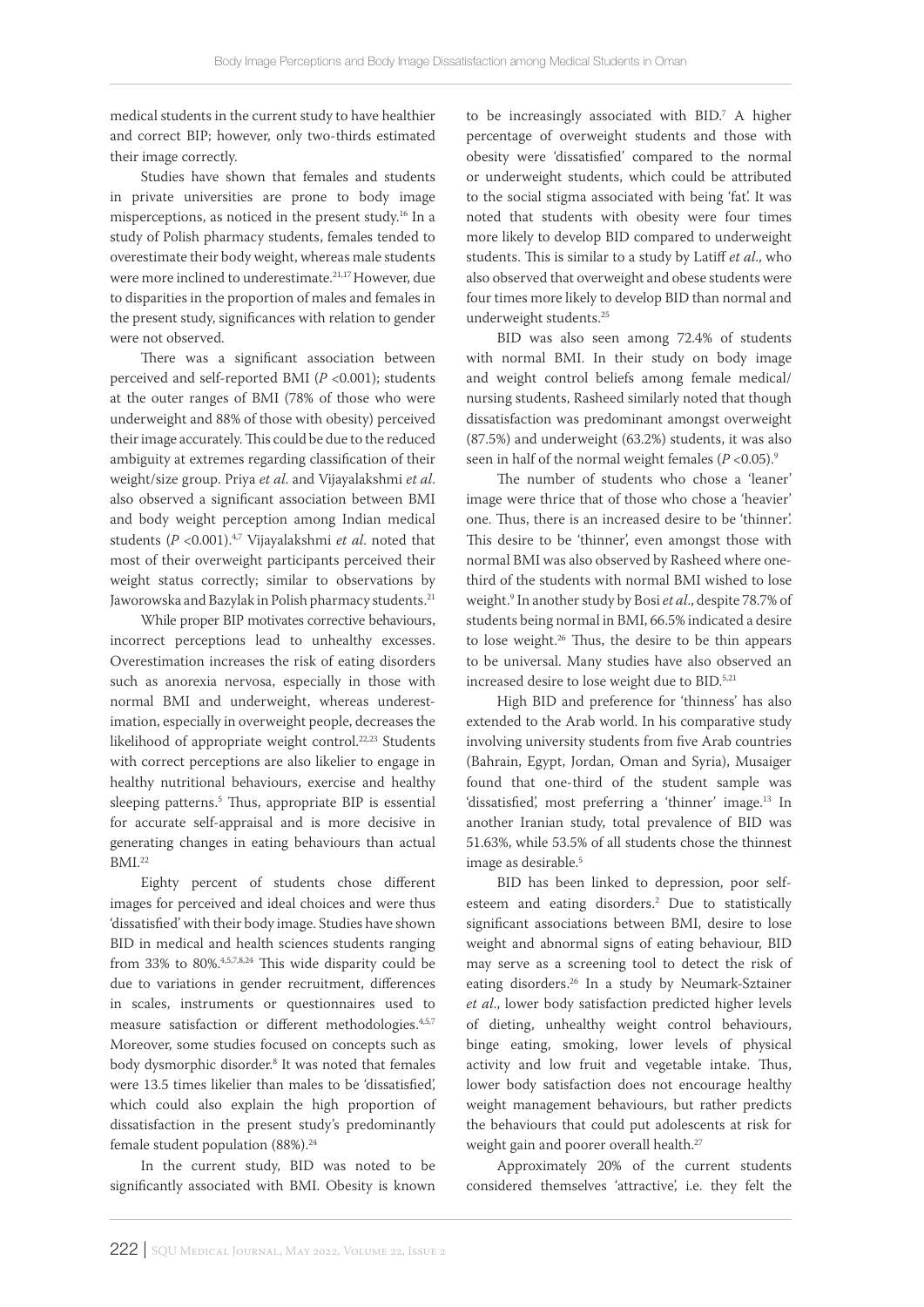opposite gender would choose images similar to their perceived image; however, the majority felt 'unattractive'. While the Westernised culture focuses on a 'thinner' image, a cultural preference for obesity has been seen among the Arab people. Plumpness and heaviness were often seen as a sign of prosperity and hence there is skewing among body image preferences.28 Almost one-third of the participants chose an image heavier than theirs as attractive to the opposite gender, thereby reinforcing the heavier stereotypes. Musaiger also observed a preference for plump women among 5-16% of Omanis.<sup>13</sup> Thus, though there is tolerance for obesity at one end, there is also a developing exaggerated concern for thinness due to urbanisation and media exposure at the other.9 Such distorted images and attitudes may be detrimental to healthy behaviours.

The relation between BIP and BID was previously found to be statistically significant.7 People satisfied with their image perception have been noted to have better lifestyles and quality of life, while those with image distortion were at risk of unhealthy conditions such as depression, frequent dieting and extreme weight loss attempts.<sup>29,30</sup> In another study, subjects with undistorted BIP and BID had a higher rate of exercise and a higher amount of night sleeping hours.<sup>5</sup> Thus, how one perceives one's image can guide the level of satisfaction and eventually impact health behaviour decisions.<sup>20</sup>

The current study presents a valuable perspective on the BIPs and concerns of medical students belonging to Arab cultures and is the first of its kind in Oman. The results imply a need to create health awareness regarding body image as well as identify its negative impact amongst young medical students, to guide appropriate preventive and therapeutic measures. Despite validated measures and a suitably large sample size, the results of the present study must be interpreted within some limitations. The students surveyed were predominantly female and from one college and thus these findings may not be generalisable to all medical students in Oman. Moreover, the data was based on self-reported height and weight measurements, which could introduce bias due to over- or under-reporting of values. Convenience sampling was used which could bias the enrolment; those who perceived themselves at the extremes or were 'dissatisfied' could have refused to participate in the study.

# Conclusion

There was a high level of BID and discrepancies in BIP among the medical students in the current study. These students represent the future doctors of society. A healthy awareness of body image not only affects their self-perception and satisfaction, but also has long-term bearing on their patients' health and practices. It is worrying that if medical students are susceptible to incorrect judgements and feelings about their body image, the problem in the general community may run wider and deeper, thus necessitating research on a larger and wider scale. Awareness campaigns amongst schools, colleges and professional institutions could facilitate dissemination of information regarding correct awareness of healthy body image. Further research is also recommended to study the effectiveness of an intervention module in BIP and satisfaction. The effectiveness of integration in the medical curriculum can also be measured.

#### conflict of interest

The authors declare no conflicts of interest.

#### funding

This study did not receive any funding.

#### authors' contribution

CAD and MAS contributed to the study conception and design. AAA and HT were responsible for data collection, data entry and literature search. CAD and MAS conducted data analysis and statistical analysis. CAD drafted the manuscript. All authors approved the final version of the manuscript.

#### References

- 1. Grogan S. Body image: Understanding body dissatisfaction in men, women and children, 3rd ed. London & New York: Taylor & Francis, 2017.
- 2. Weinberger NA, Kersting A, Riedel-Heller SG, Luck-Sikorski C. Body dissatisfaction in individuals with obesity compared to normal-weight individuals: A systematic review and metaanalysis. Obes Facts 2016; 9:424–41. [https://doi.org/10.1159/00](https://doi.org/10.1159/000454837) [0454837](https://doi.org/10.1159/000454837).
- 3. Jiménez Flores P, Jiménez Cruz A, Bacardi Gascón M. [Bodyimage dissatisfaction in children and adolescents: a systematic review]. Nutr Hosp 2017; 34:479–89. [https://doi.org/10.20960/](https://doi.org/10.20960/nh.455) [nh.455.](https://doi.org/10.20960/nh.455)
- 4. Vijayalakshmi P, Thimmaiah R, Gandhi S, BadaMath S. Eating attitudes, weight control behaviors, body image satisfaction and depression level among Indian medical and nursing undergraduate students. Community Ment Health J 2018; 54:1266–73. <https://doi.org/10.1007/s10597-018-0333-x>.
- 5. Alipour B, Farhangi MA, Dehghan P, Alipour M. Body image perception and its association with body mass index and nutrient intakes among female college students aged 18–35 years from Tabriz, Iran. Eat Weight Disord 2015; 20:465–71. [https://doi.](https://doi.org/10.1007/s40519-015-0184-1) [org/10.1007/s40519-015-0184-1](https://doi.org/10.1007/s40519-015-0184-1).
- 6. Saleem MD, Ahmed G, Mulla J, Haider SS, Abbas M. Weight misperception amongst youth of a developing country: Pakistan-A cross-sectional study. BMC Public Health 2013; 13:707. [https://doi.org/10.1186/1471-2458-13-707.](https://doi.org/10.1186/1471-2458-13-707)